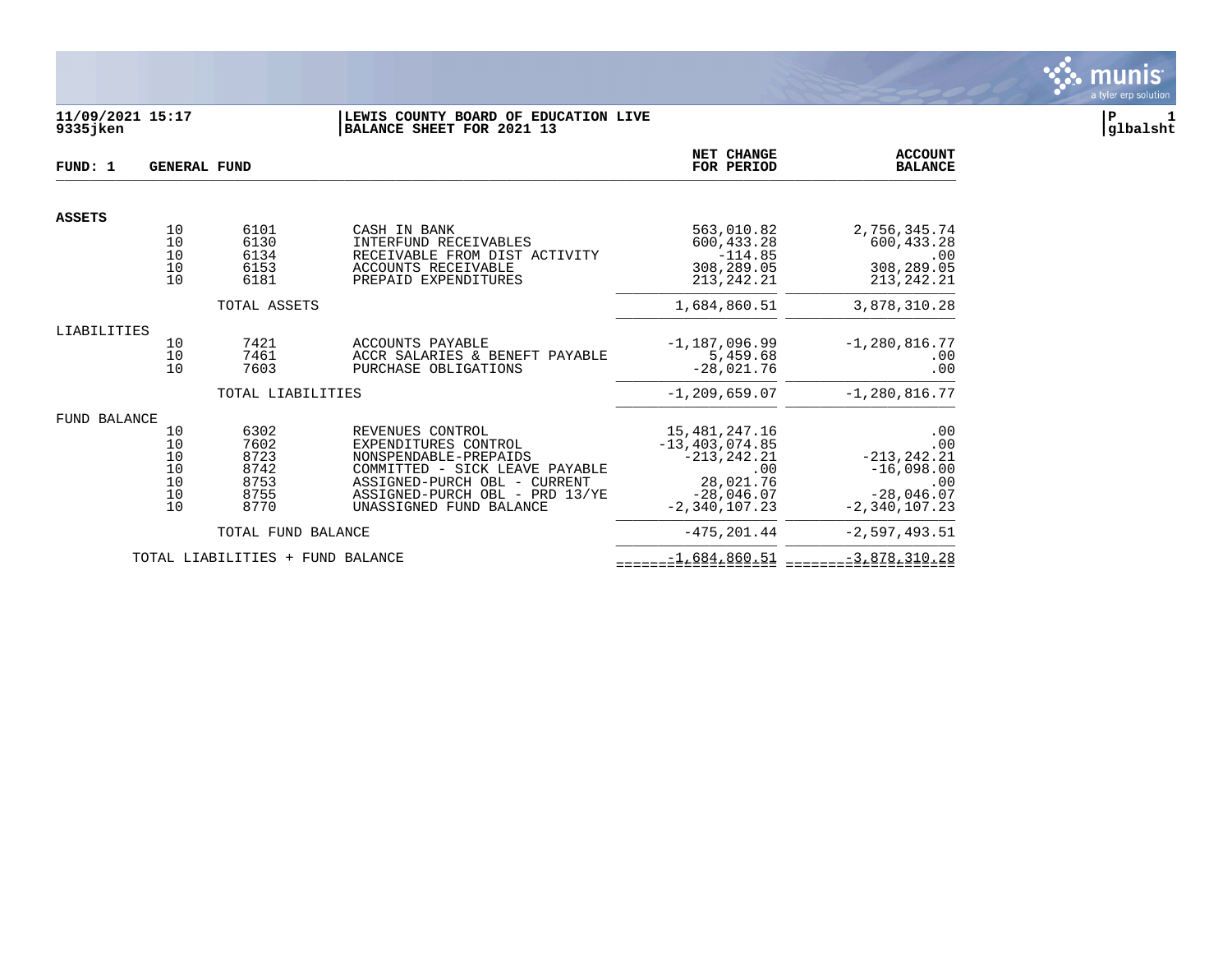

# **11/09/2021 15:17 |LEWIS COUNTY BOARD OF EDUCATION LIVE |P 2 9335jken |BALANCE SHEET FOR 2021 13 |glbalsht**

| FUND: 2       |                      | SPECIAL REVENUE              |                                                                                    | NET CHANGE<br>FOR PERIOD                                  | <b>ACCOUNT</b><br><b>BALANCE</b>                       |
|---------------|----------------------|------------------------------|------------------------------------------------------------------------------------|-----------------------------------------------------------|--------------------------------------------------------|
| <b>ASSETS</b> |                      |                              |                                                                                    |                                                           |                                                        |
|               | 20<br>20             | 6101<br>6153                 | CASH IN BANK<br>ACCOUNTS RECEIVABLE                                                | 600,433.28<br>1,028,008.17                                | .00<br>1,028,008.17                                    |
|               |                      | TOTAL ASSETS                 |                                                                                    | 1,628,441.45                                              | 1,028,008.17                                           |
| LIABILITIES   | 20<br>20<br>20<br>20 | 7400<br>7421<br>7481<br>7603 | INTERFUND PAYABLES<br>ACCOUNTS PAYABLE<br>DEFERRED REVENUE<br>PURCHASE OBLIGATIONS | $-600, 433.28$<br>$-9, 143.33$<br>$-389,581.11$<br>436.42 | $-600, 433.28$<br>$-37,993.78$<br>$-389,581.11$<br>.00 |
|               |                      | TOTAL LIABILITIES            |                                                                                    | $-998, 721.30$                                            | $-1,028,008.17$                                        |
| FUND BALANCE  | 20<br>20<br>20       | 6302<br>7602<br>8753         | REVENUES CONTROL<br>EXPENDITURES CONTROL<br>ASSIGNED-PURCH OBL -<br>CURRENT        | 4,610,191.68<br>$-5, 239, 475.41$<br>$-436.42$            | .00<br>.00<br>.00                                      |
|               |                      | TOTAL FUND BALANCE           |                                                                                    | $-629,720.15$                                             | .00                                                    |
|               |                      | TOTAL LIABILITIES +          | FUND BALANCE                                                                       | $-1,628,441.45$                                           | $-1,028,008.17$                                        |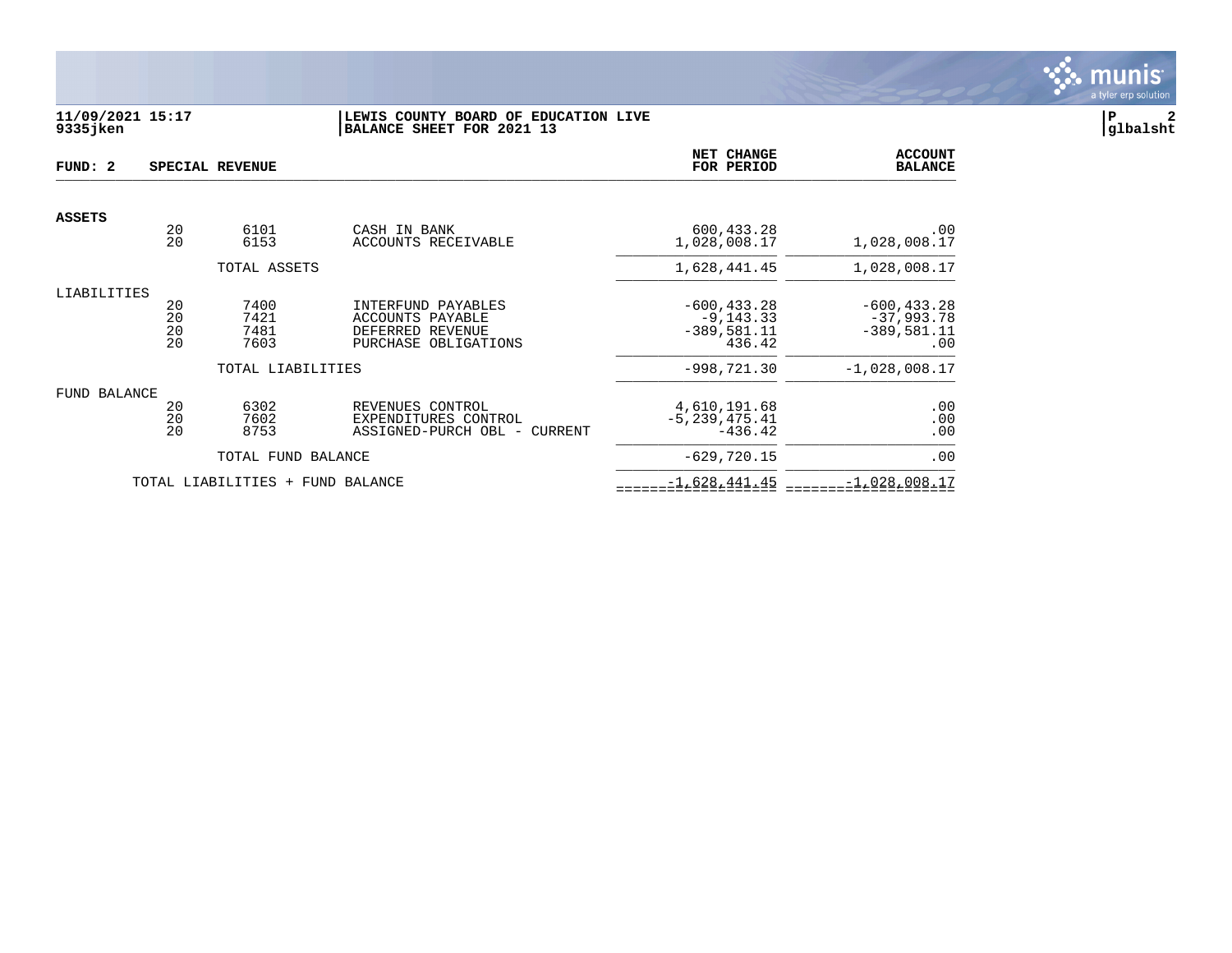

## **11/09/2021 15:17 |LEWIS COUNTY BOARD OF EDUCATION LIVE |P 3 9335jken |BALANCE SHEET FOR 2021 13 |glbalsht**

| FUND: 21      |                                  | DIST ACTIVITY (SPEC REV ANNUAL               |                                                                                                                                                          | <b>NET CHANGE</b><br>FOR PERIOD                                             | <b>ACCOUNT</b><br><b>BALANCE</b>                          |
|---------------|----------------------------------|----------------------------------------------|----------------------------------------------------------------------------------------------------------------------------------------------------------|-----------------------------------------------------------------------------|-----------------------------------------------------------|
| <b>ASSETS</b> | 21<br>21                         | 6101<br>6130                                 | CASH IN BANK<br>INTERFUND RECEIVABLES                                                                                                                    | $-114.85$<br>114.85                                                         | 9,973.85<br>$.00 \,$                                      |
|               |                                  | TOTAL ASSETS                                 |                                                                                                                                                          | .00                                                                         | 9,973.85                                                  |
| FUND BALANCE  |                                  |                                              |                                                                                                                                                          |                                                                             |                                                           |
|               | 21<br>21<br>21<br>21<br>21<br>21 | 6302<br>7602<br>7603<br>8737<br>8753<br>8755 | REVENUES CONTROL<br>EXPENDITURES CONTROL<br>PURCHASE OBLIGATIONS<br>RESTRICTED - OTHER<br>ASSIGNED-PURCH OBL - CURRENT<br>ASSIGNED-PURCH OBL - PRD 13/YE | 12,013.35<br>$-2,039.50$<br>$-602.00$<br>$-9,371.85$<br>602.00<br>$-602.00$ | $.00 \,$<br>.00<br>.00<br>$-9,371.85$<br>.00<br>$-602.00$ |
|               |                                  | TOTAL FUND BALANCE                           |                                                                                                                                                          | .00                                                                         | $-9,973.85$                                               |
|               |                                  | TOTAL LIABILITIES + FUND BALANCE             |                                                                                                                                                          | .00                                                                         | $-9,973.85$                                               |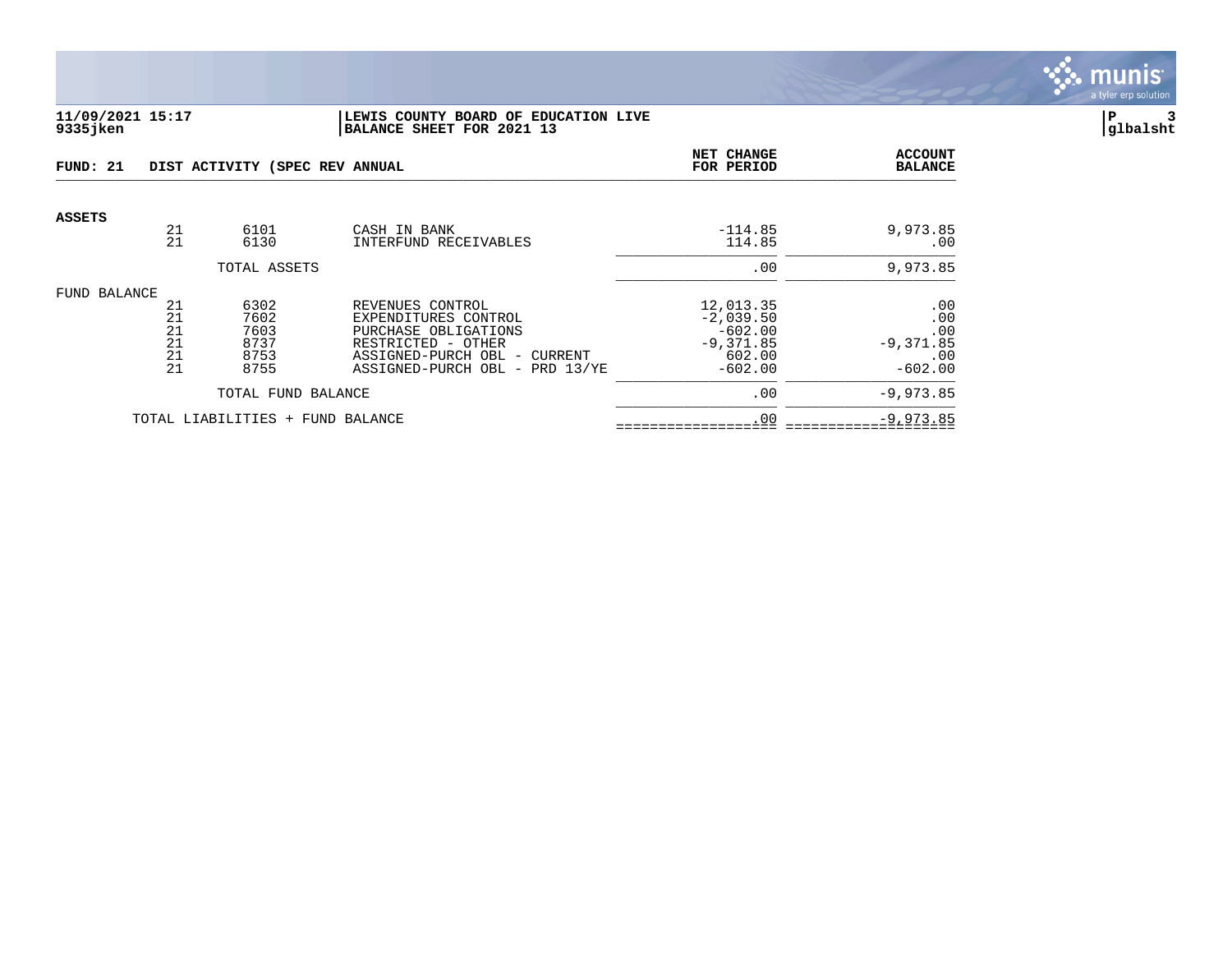

## **11/09/2021 15:17 |LEWIS COUNTY BOARD OF EDUCATION LIVE |P 4 9335jken |BALANCE SHEET FOR 2021 13 |glbalsht**

| FUND: 25<br>SPEC REV STUDENT ACTIVITY FUND |    |                                  |                         | <b>NET CHANGE</b><br>FOR PERIOD | <b>ACCOUNT</b><br><b>BALANCE</b> |
|--------------------------------------------|----|----------------------------------|-------------------------|---------------------------------|----------------------------------|
| <b>ASSETS</b>                              | 25 | 6101                             | CASH IN BANK            | 238,897.81                      | 238,897.81                       |
|                                            |    | TOTAL ASSETS                     |                         | 238,897.81                      | 238,897.81                       |
| LIABILITIES                                | 25 | 7421                             | ACCOUNTS PAYABLE        | $-1,486.00$                     | $-1,486.00$                      |
|                                            |    | TOTAL LIABILITIES                |                         | $-1,486.00$                     | $-1,486.00$                      |
| FUND BALANCE                               | 25 | 8770                             | UNASSIGNED FUND BALANCE | $-237, 411.81$                  | $-237, 411.81$                   |
|                                            |    | TOTAL FUND BALANCE               |                         | $-237, 411.81$                  | $-237, 411.81$                   |
|                                            |    | TOTAL LIABILITIES + FUND BALANCE |                         | $-238,897.81$                   | $-238,897.81$                    |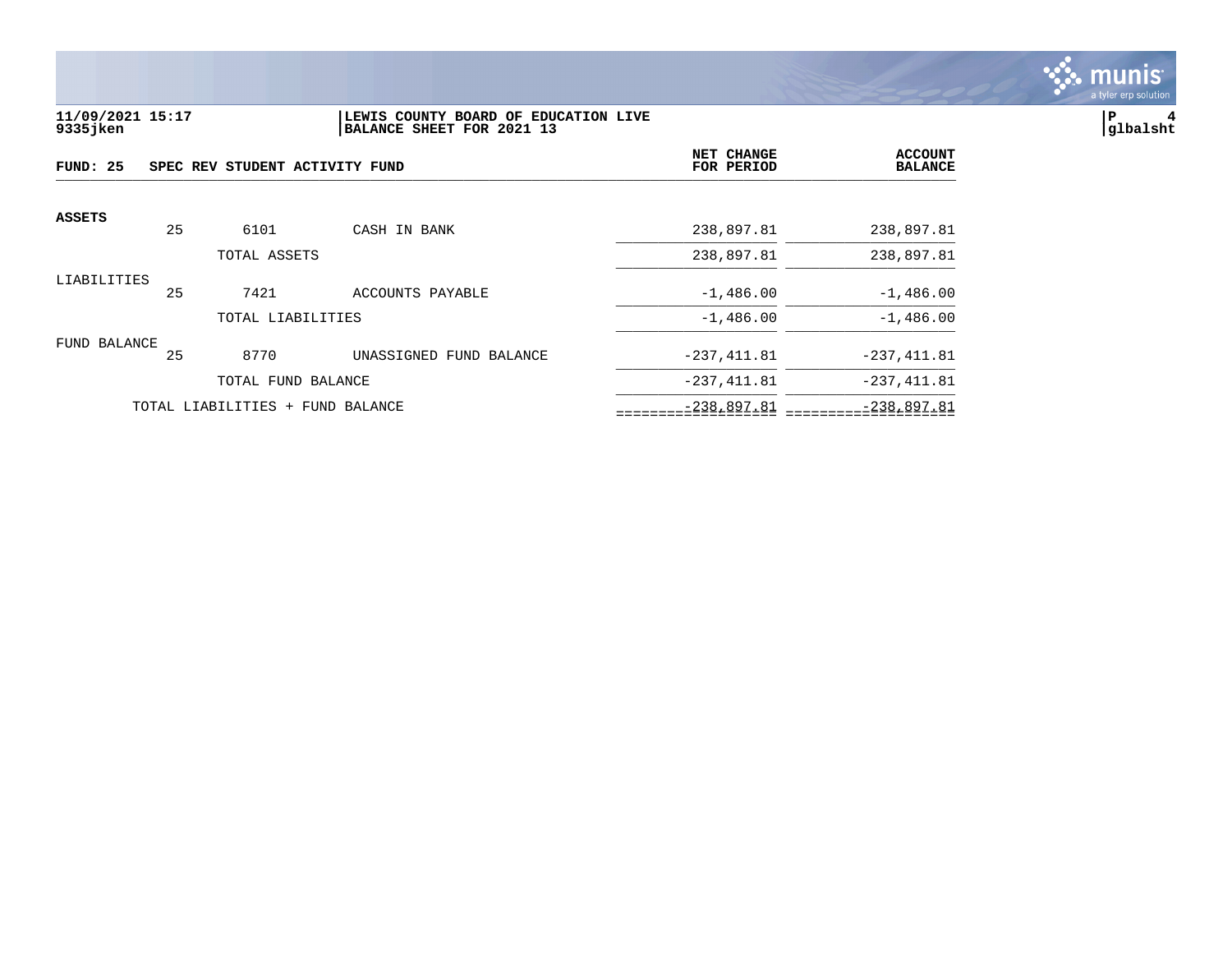

# **11/09/2021 15:17 |LEWIS COUNTY BOARD OF EDUCATION LIVE |P 5 9335jken |BALANCE SHEET FOR 2021 13 |glbalsht**

| <b>FUND: 310</b>    |    |                                  |                      | NET CHANGE    | <b>ACCOUNT</b> |
|---------------------|----|----------------------------------|----------------------|---------------|----------------|
| CAPITAL OUTLAY FUND |    |                                  |                      | FOR PERIOD    | <b>BALANCE</b> |
| <b>FUND BALANCE</b> | 31 | 6302                             | REVENUES CONTROL     | 194,680.00    | .00            |
|                     | 31 | 7602                             | EXPENDITURES CONTROL | $-194,680.00$ | .00            |
|                     |    | TOTAL FUND BALANCE               |                      | .00           | .00            |
|                     |    | TOTAL LIABILITIES + FUND BALANCE |                      | .00           | .00            |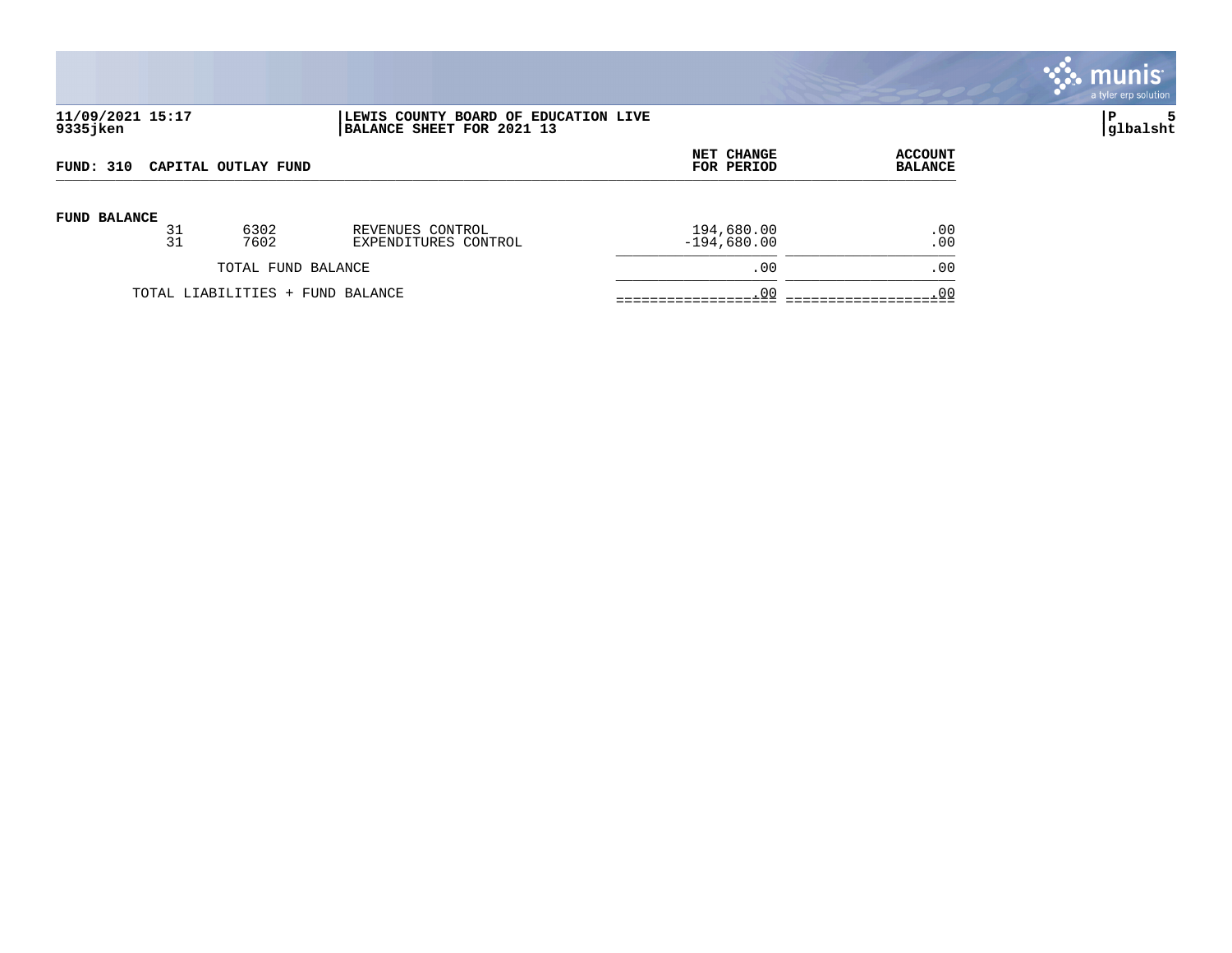

# **11/09/2021 15:17 |LEWIS COUNTY BOARD OF EDUCATION LIVE |P 6 9335jken |BALANCE SHEET FOR 2021 13 |glbalsht**

| BUILDING FUND (5 CENT LEVY)      |    |                    |                      | <b>NET CHANGE</b> | <b>ACCOUNT</b> |
|----------------------------------|----|--------------------|----------------------|-------------------|----------------|
| FUND: 320                        |    |                    |                      | FOR PERIOD        | <b>BALANCE</b> |
| <b>FUND BALANCE</b>              | 32 | 6302               | REVENUES CONTROL     | 1,783,268.00      | .00            |
|                                  | 32 | 7602               | EXPENDITURES CONTROL | $-1,783,268.00$   | .00            |
|                                  |    | TOTAL FUND BALANCE |                      | .00               | .00            |
| TOTAL LIABILITIES + FUND BALANCE |    |                    |                      | .00               | .00            |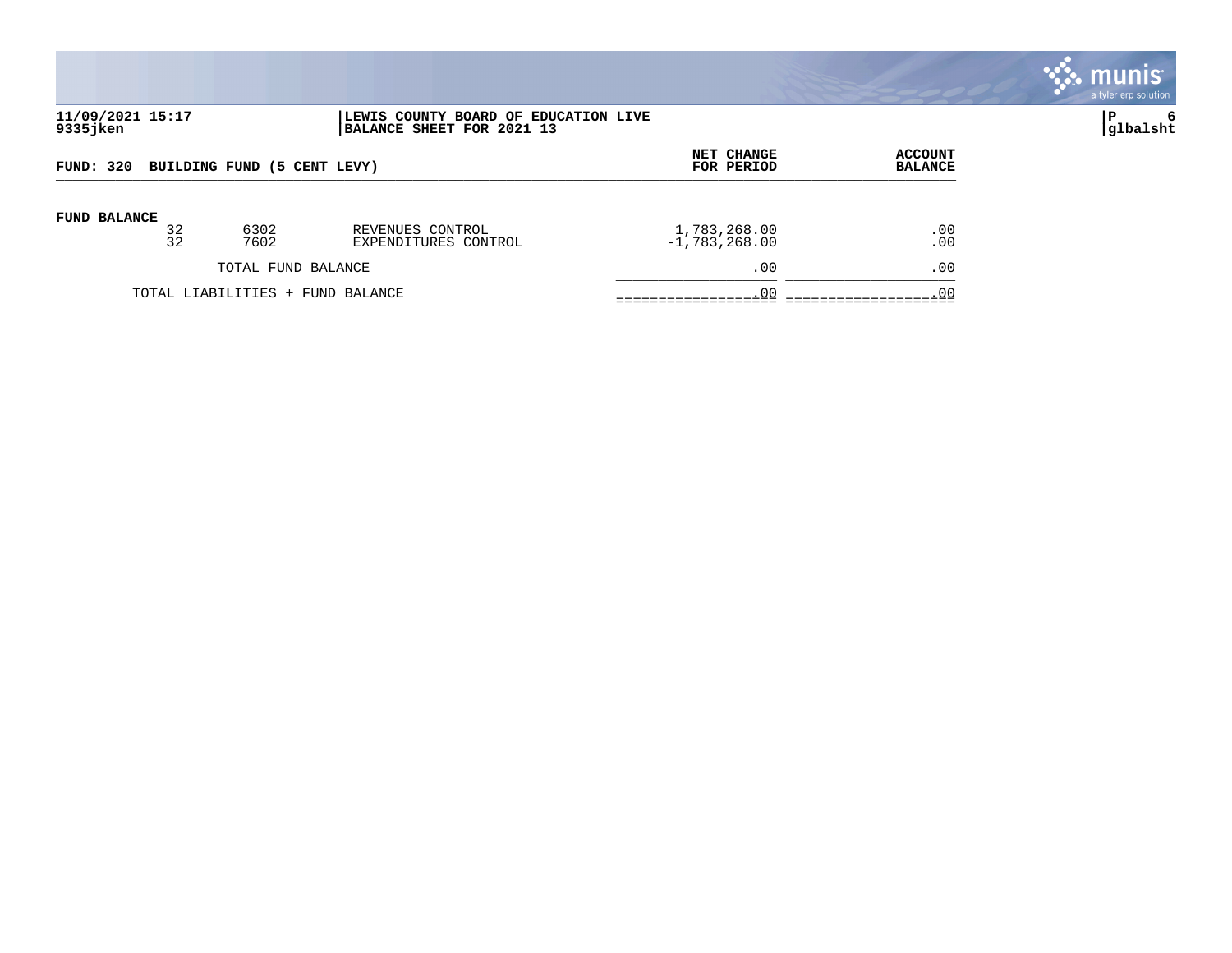

#### **11/09/2021 15:17 |LEWIS COUNTY BOARD OF EDUCATION LIVE |P 7 9335jken |BALANCE SHEET FOR 2021 13 |glbalsht**

| FUND: 360     |                                        | <b>CONSTRUCTION FUND</b>                             |                                                                                                                                                                                                                                      | <b>NET CHANGE</b><br>FOR PERIOD                                                                                                | <b>ACCOUNT</b><br><b>BALANCE</b>                                                           |
|---------------|----------------------------------------|------------------------------------------------------|--------------------------------------------------------------------------------------------------------------------------------------------------------------------------------------------------------------------------------------|--------------------------------------------------------------------------------------------------------------------------------|--------------------------------------------------------------------------------------------|
| <b>ASSETS</b> |                                        |                                                      |                                                                                                                                                                                                                                      |                                                                                                                                |                                                                                            |
|               | 36<br>36<br>36<br>36                   | 6101<br>6101<br>6101<br>6101                         | CASH IN BANK<br>18243 CASH IN BANK<br>20130 CASH IN BANK<br>20137 CASH IN BANK                                                                                                                                                       | 4,653,407.53<br>$-959, 175.39$<br>$-2,109,746.01$<br>$-1,584,486.13$                                                           | 545,813.46<br>2,988,685.93<br>2,402,879.93<br>5,848,051.07                                 |
|               |                                        | TOTAL ASSETS                                         |                                                                                                                                                                                                                                      | .00                                                                                                                            | 11,785,430.39                                                                              |
| LIABILITIES   |                                        |                                                      |                                                                                                                                                                                                                                      |                                                                                                                                |                                                                                            |
|               | 36<br>36                               | 7421<br>7603                                         | ACCOUNTS PAYABLE<br>PURCHASE OBLIGATIONS                                                                                                                                                                                             | $-63,927,60$<br>$-10, 211, 472.68$                                                                                             | $-1,554,717.43$<br>.00                                                                     |
|               |                                        | TOTAL LIABILITIES                                    |                                                                                                                                                                                                                                      | $-10, 275, 400.28$                                                                                                             | $-1,554,717.43$                                                                            |
| FUND BALANCE  | 36<br>36<br>36<br>36<br>36<br>36<br>36 | 6302<br>7602<br>8735<br>8735<br>8735<br>8735<br>8753 | REVENUES CONTROL<br>EXPENDITURES CONTROL<br>18243 RESTRICTED-FUTURE CONSTR BG-1<br>20130 RESTRICTED-FUTURE CONSTR BG-1<br>20137 RESTRICTED-FUTURE CONSTR BG-1<br>21025 RESTRICTED-FUTURE CONSTR BG-1<br>ASSIGNED-PURCH OBL - CURRENT | 16, 263, 659.90<br>$-5,969,019.34$<br>$-2,925,588.88$<br>$-2, 276, 273.62$<br>$-5,687,829.66$<br>658,979.20<br>10, 211, 472.68 | .00<br>.00<br>$-2,925,588.88$<br>$-2, 276, 273.62$<br>$-5,687,829.66$<br>658,979.20<br>.00 |
|               |                                        |                                                      | TOTAL FUND BALANCE                                                                                                                                                                                                                   | 10,275,400.28                                                                                                                  | $-10, 230, 712.96$                                                                         |
|               |                                        | TOTAL LIABILITIES +                                  | FUND BALANCE                                                                                                                                                                                                                         | .00                                                                                                                            | $-11,785,430.39$                                                                           |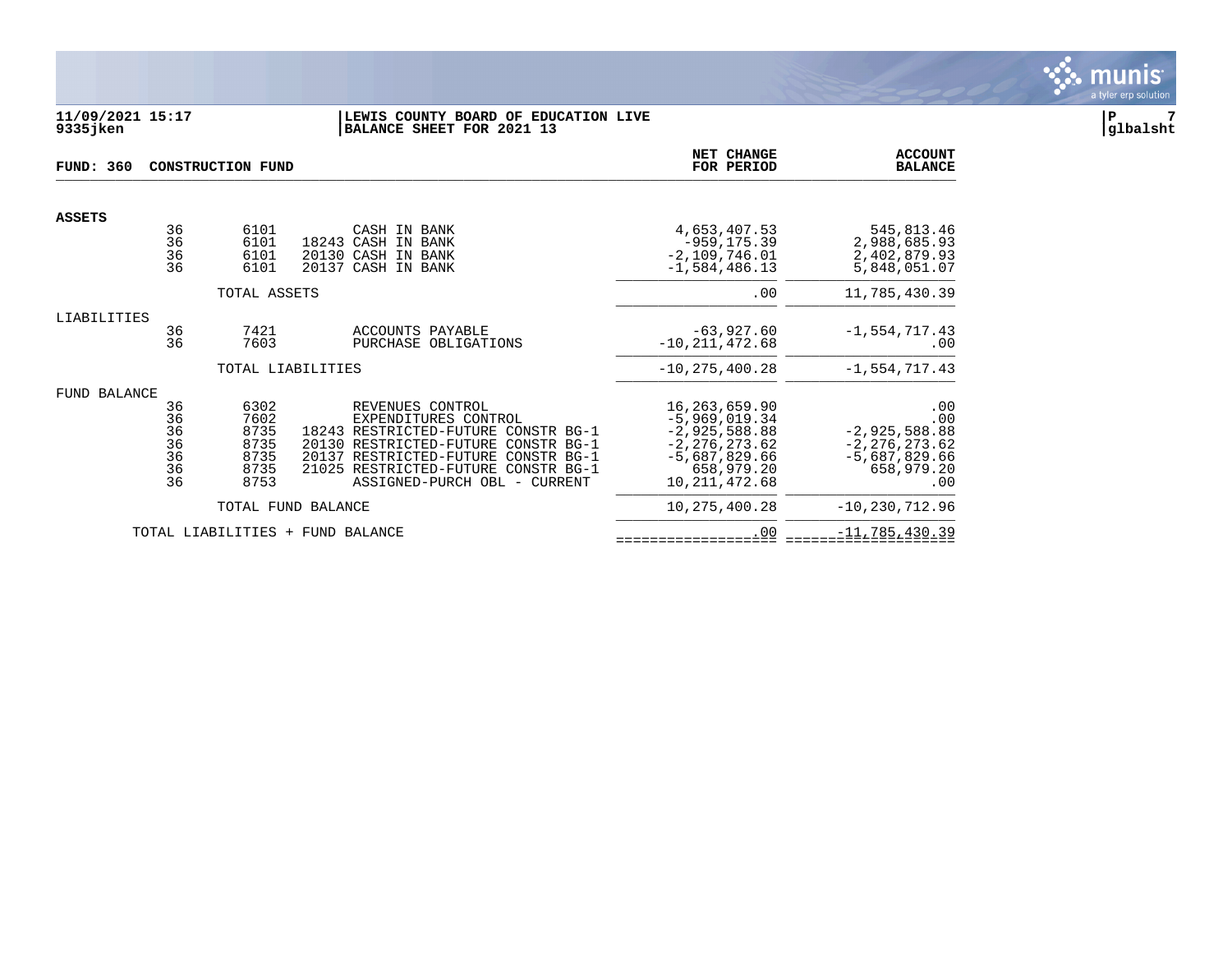

# **11/09/2021 15:17 |LEWIS COUNTY BOARD OF EDUCATION LIVE |P 8 9335jken |BALANCE SHEET FOR 2021 13 |glbalsht**

| FUND: 400     |                | DEBT SERVICE FUND                |                                                                          | NET CHANGE<br>FOR PERIOD               | <b>ACCOUNT</b><br><b>BALANCE</b> |
|---------------|----------------|----------------------------------|--------------------------------------------------------------------------|----------------------------------------|----------------------------------|
| <b>ASSETS</b> | 40             | 6101                             | CASH IN BANK                                                             | .00                                    | 4.85                             |
|               |                | TOTAL ASSETS                     |                                                                          | .00                                    | 4.85                             |
| FUND BALANCE  | 40<br>40<br>40 | 6302<br>7602<br>8736             | REVENUES CONTROL<br>EXPENDITURES CONTROL<br>RESTRICTED -<br>DEBT SERVICE | 1,308,944.67<br>$-1,308,944.67$<br>.00 | .00<br>.00<br>$-4.85$            |
|               |                | TOTAL FUND BALANCE               |                                                                          | .00                                    | $-4.85$                          |
|               |                | TOTAL LIABILITIES + FUND BALANCE |                                                                          | .00                                    | $-4.85$                          |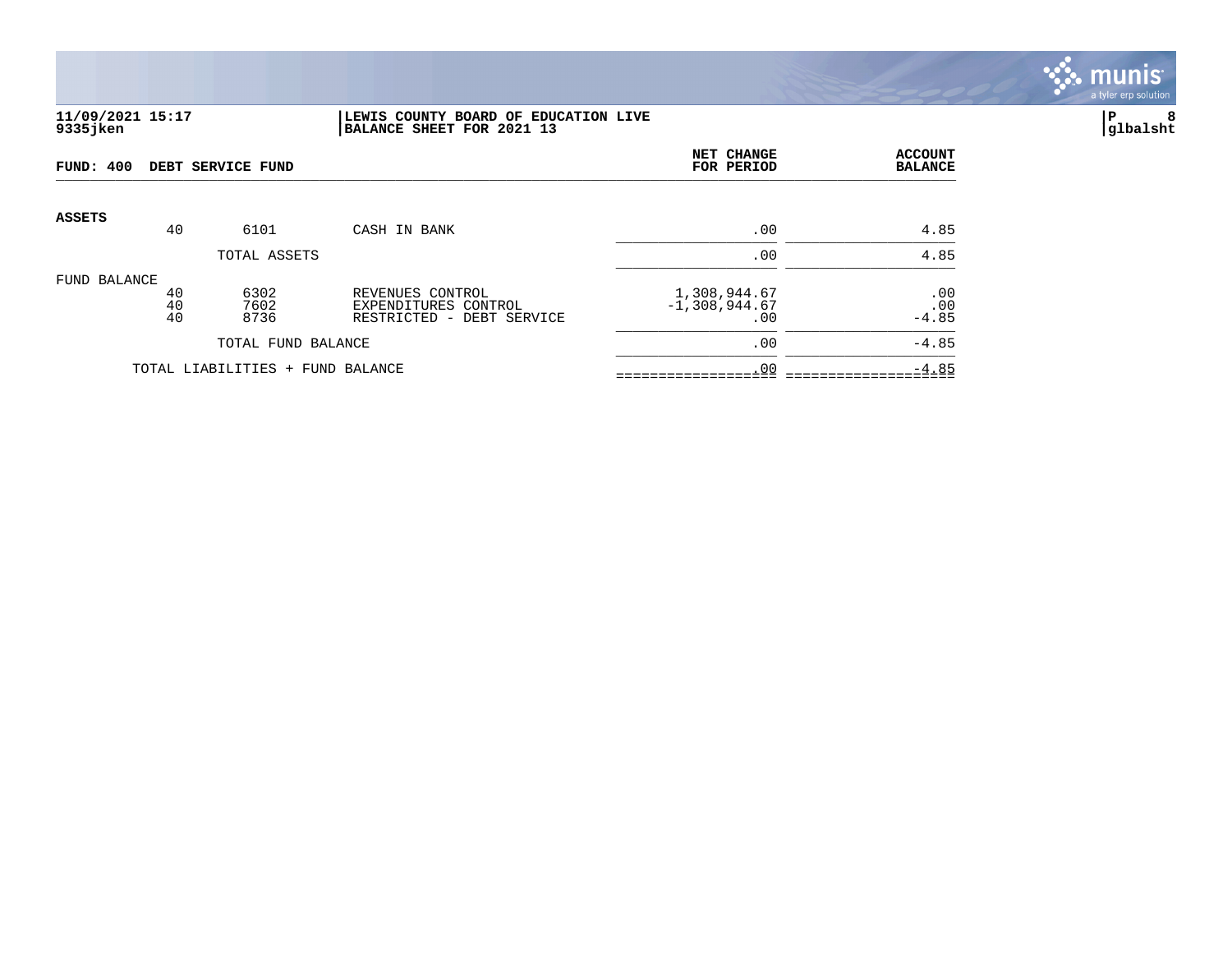

## **11/09/2021 15:17 |LEWIS COUNTY BOARD OF EDUCATION LIVE |P 9 9335jken |BALANCE SHEET FOR 2021 13 |glbalsht**

| FUND: 51            |                                                                  | FOOD SERVICE FUND                        | NET CHANGE<br>FOR PERIOD                                                                                                                                                               | <b>ACCOUNT</b><br><b>BALANCE</b>                                 |                                                                                   |
|---------------------|------------------------------------------------------------------|------------------------------------------|----------------------------------------------------------------------------------------------------------------------------------------------------------------------------------------|------------------------------------------------------------------|-----------------------------------------------------------------------------------|
| <b>ASSETS</b>       |                                                                  |                                          |                                                                                                                                                                                        |                                                                  |                                                                                   |
|                     | $\begin{array}{c} 51 \\ 51 \end{array}$<br>$\overline{51}$<br>51 | 6101<br>6171<br>64000<br>6400P           | CASH IN BANK<br>INVENTORIES FOR CONSUMPTION<br>DEFERRED OUTFLOWS OF RESOURCES<br>DEFERRED OUTFLOWS OF RESOURCES                                                                        | $-3,280.09$<br>$-21,083.00$<br>140,751.71<br>$-107, 166.80$      | 724,412.97<br>21,972.00<br>250, 135.81<br>167,381.00                              |
|                     |                                                                  | TOTAL ASSETS                             |                                                                                                                                                                                        | 9,221.82                                                         | 1,163,901.78                                                                      |
| LIABILITIES         |                                                                  |                                          |                                                                                                                                                                                        |                                                                  |                                                                                   |
|                     | 51<br>51<br>51<br>51<br>51                                       | 7421<br>75410<br>7541P<br>77000<br>7700P | ACCOUNTS PAYABLE<br>UNFUNDED PENSION LIABILITIES -<br>UNFUNDED PENSION LIABILITIES<br>DEFERRED INFLOW OF RESOURCES<br>$\overline{\phantom{a}}$<br>INFLOW OF<br>DEFERRED<br>RESOURCES - | .00<br>$-129, 130.23$<br>$-121,033.88$<br>21,350.82<br>45,022.99 | $-620.00$<br>$-449, 164.14$<br>$-1, 412, 557.21$<br>$-85, 112.88$<br>$-4, 261.00$ |
|                     |                                                                  | TOTAL LIABILITIES                        |                                                                                                                                                                                        | $-183,790.30$                                                    | $-1, 951, 715, 23$                                                                |
| <b>FUND BALANCE</b> | 51                                                               | 6302                                     | REVENUES CONTROL                                                                                                                                                                       | 2,728,253.79                                                     | .00                                                                               |
|                     | 51<br>51<br>51<br>51<br>51                                       | 7602<br>87370<br>8737P<br>8739           | EXPENDITURES CONTROL<br>RESTRICTED - OTHER POST EMPLOY<br>RESTRICTED-OTHER<br>RESTRICTED-NET ASSETS (FD SVC)                                                                           | $-1,958,125.73$<br>$-32,972.30$<br>183, 177.69<br>$-745, 764.97$ | .00<br>284, 141. 21<br>1,249,437.21<br>$-745, 764.97$                             |
|                     |                                                                  | TOTAL FUND BALANCE                       |                                                                                                                                                                                        | 174,568.48                                                       | 787,813.45                                                                        |
|                     |                                                                  | TOTAL LIABILITIES +                      | FUND BALANCE                                                                                                                                                                           | $-9, 221.82$                                                     | $-1, 163, 901.78$                                                                 |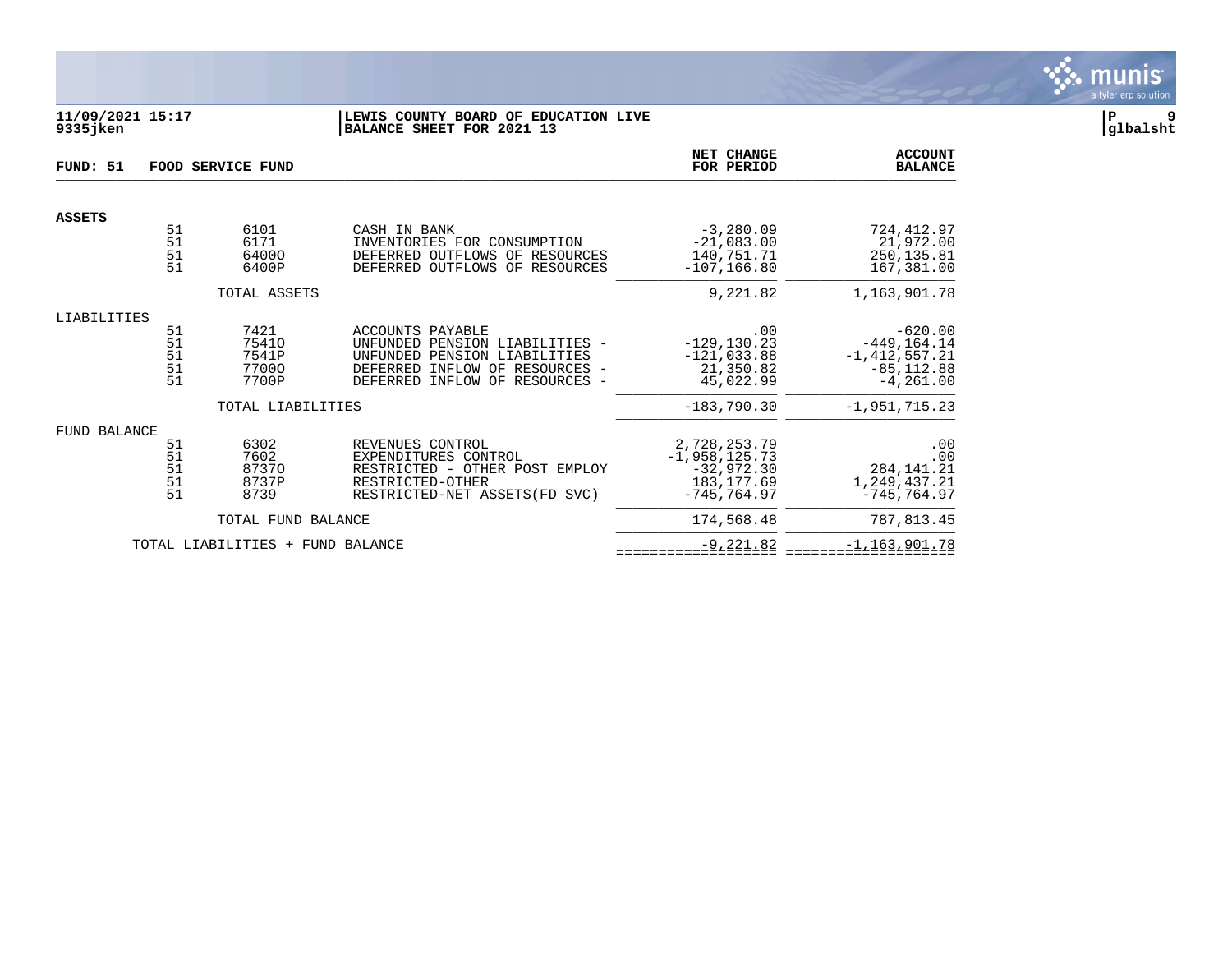

#### **11/09/2021 15:17 |LEWIS COUNTY BOARD OF EDUCATION LIVE |P 10 9335jken |BALANCE SHEET FOR 2021 13 |glbalsht**

| FUND: 8       |          | <b>GOVERNMENTAL ASSETS</b> | NET CHANGE<br>FOR PERIOD                                                                                                                                                                        | <b>ACCOUNT</b><br><b>BALANCE</b> |                                                                                                                                                                                                                   |
|---------------|----------|----------------------------|-------------------------------------------------------------------------------------------------------------------------------------------------------------------------------------------------|----------------------------------|-------------------------------------------------------------------------------------------------------------------------------------------------------------------------------------------------------------------|
| <b>ASSETS</b> |          |                            |                                                                                                                                                                                                 |                                  |                                                                                                                                                                                                                   |
|               | 80       | 6201                       | LAND (00<br>LAND IMPROVEMENTS (00<br>A/D - LAND IMPROVEMENTS -68,642.97<br>BUILDINGS & BLDG. IMPROVEMENTS -1,063,790.59<br>A/D - BUILDINGS & IMPROVEMENTS -1,063,790.59<br>TECHNOLOGY FOUIPMENT |                                  |                                                                                                                                                                                                                   |
|               | 80       | 6211                       |                                                                                                                                                                                                 |                                  | 272,556.00<br>1,956,874.16                                                                                                                                                                                        |
|               | 80       | 6212                       |                                                                                                                                                                                                 |                                  | -1,538,542.45                                                                                                                                                                                                     |
|               | 80       | 6221                       |                                                                                                                                                                                                 |                                  | 41, 169, 727.25                                                                                                                                                                                                   |
|               | 80       | 6222                       |                                                                                                                                                                                                 |                                  | $-16,085,804.97$                                                                                                                                                                                                  |
|               | 80       | 6231                       |                                                                                                                                                                                                 |                                  | 2,377,749.50                                                                                                                                                                                                      |
|               | 80       | 6231                       |                                                                                                                                                                                                 |                                  | $-1, 262.00$                                                                                                                                                                                                      |
|               | 80       | 6231                       |                                                                                                                                                                                                 |                                  | 3,426.77                                                                                                                                                                                                          |
|               | 80       | 6231                       |                                                                                                                                                                                                 |                                  |                                                                                                                                                                                                                   |
|               | 80       | 6231                       |                                                                                                                                                                                                 |                                  |                                                                                                                                                                                                                   |
|               | 80       | 6231                       |                                                                                                                                                                                                 |                                  |                                                                                                                                                                                                                   |
|               | 80       | 6231                       |                                                                                                                                                                                                 |                                  |                                                                                                                                                                                                                   |
|               | 80       | 6231                       |                                                                                                                                                                                                 |                                  |                                                                                                                                                                                                                   |
|               | 80       | 6231                       |                                                                                                                                                                                                 |                                  |                                                                                                                                                                                                                   |
|               | 80       | 6231                       |                                                                                                                                                                                                 |                                  |                                                                                                                                                                                                                   |
|               | 80       | 6231                       |                                                                                                                                                                                                 |                                  |                                                                                                                                                                                                                   |
|               | 80       | 6231                       |                                                                                                                                                                                                 |                                  |                                                                                                                                                                                                                   |
|               | 80       | 6231                       |                                                                                                                                                                                                 |                                  | $\begin{array}{r} -1, 202.000 \\ 3, 426.77 \\ -2, 720.00 \\ -4, 256.12 \\ -19, 109.00 \\ -14, 712.36 \\ -2, 233.00 \\ -18, 003.60 \\ -499.00 \\ -2, 106.40 \\ 21, 815.95 \\ 20, 698.00 \\ -4, 194.00 \end{array}$ |
|               | 80       | 6231                       |                                                                                                                                                                                                 |                                  |                                                                                                                                                                                                                   |
|               | 80       | 6231                       |                                                                                                                                                                                                 |                                  |                                                                                                                                                                                                                   |
|               | 80<br>80 | 6231<br>6231               |                                                                                                                                                                                                 |                                  |                                                                                                                                                                                                                   |
|               | 80       | 6231                       |                                                                                                                                                                                                 |                                  |                                                                                                                                                                                                                   |
|               | 80       | 6232                       |                                                                                                                                                                                                 |                                  | $\begin{array}{r} -4, +2 \\ -17,656. \\ -1,545.09 \\ -1,683,679.14 \\ 1,262.00 \\ -3,191.3 \\ 2,176.0 \\ 4,256. \\ -4,256. \\ \end{array}$                                                                        |
|               | 80       | 6232                       |                                                                                                                                                                                                 |                                  |                                                                                                                                                                                                                   |
|               | 80       | 6232                       |                                                                                                                                                                                                 |                                  |                                                                                                                                                                                                                   |
|               | 80       | 6232                       |                                                                                                                                                                                                 |                                  |                                                                                                                                                                                                                   |
|               | 80       | 6232                       |                                                                                                                                                                                                 |                                  |                                                                                                                                                                                                                   |
|               | 80       | 6232                       |                                                                                                                                                                                                 |                                  | 14,644.81                                                                                                                                                                                                         |
|               | 80       | 6232                       |                                                                                                                                                                                                 |                                  | 13,994.84                                                                                                                                                                                                         |
|               | 80       | 6232                       |                                                                                                                                                                                                 |                                  | 1,519.52                                                                                                                                                                                                          |
|               | 80       | 6232                       |                                                                                                                                                                                                 |                                  | 13,802.13                                                                                                                                                                                                         |
|               | 80       | 6232                       |                                                                                                                                                                                                 |                                  | 499.00                                                                                                                                                                                                            |
|               | 80       | 6232                       |                                                                                                                                                                                                 |                                  | 16,440.00                                                                                                                                                                                                         |
|               | 80       | 6232                       |                                                                                                                                                                                                 |                                  | 2,106.40                                                                                                                                                                                                          |
|               | 80       | 6232                       |                                                                                                                                                                                                 |                                  | 2,106.40<br>21,815.95<br>20,698.00<br>3,591.68                                                                                                                                                                    |
|               | 80       | 6232                       |                                                                                                                                                                                                 |                                  |                                                                                                                                                                                                                   |
|               | 80<br>80 | 6232                       |                                                                                                                                                                                                 |                                  | $-2,097.00$                                                                                                                                                                                                       |
|               | 80       | 6232<br>6232               |                                                                                                                                                                                                 |                                  | 9,098.11                                                                                                                                                                                                          |
|               | 80       | 6232                       |                                                                                                                                                                                                 |                                  | 1,545.09                                                                                                                                                                                                          |
|               | 80       | 6241                       |                                                                                                                                                                                                 |                                  | 6, 111, 458.78                                                                                                                                                                                                    |
|               | 80       | 6242                       |                                                                                                                                                                                                 |                                  | $-3, 196, 676.64$                                                                                                                                                                                                 |
|               | 80       | 6251                       |                                                                                                                                                                                                 |                                  | 576,782.08                                                                                                                                                                                                        |
|               | 80       | 6251                       |                                                                                                                                                                                                 |                                  | 5,396.25                                                                                                                                                                                                          |
|               | 80       | 6251                       |                                                                                                                                                                                                 |                                  | 19,485.00                                                                                                                                                                                                         |
|               | 80       | 6251                       |                                                                                                                                                                                                 |                                  | $-13,070.00$                                                                                                                                                                                                      |
|               | 80       | 6252                       |                                                                                                                                                                                                 |                                  | -335,798.09                                                                                                                                                                                                       |
|               | 80       | 6252                       |                                                                                                                                                                                                 |                                  | $-1,798.80$                                                                                                                                                                                                       |
|               | 80       | 6252                       |                                                                                                                                                                                                 |                                  | $-12,489.80$                                                                                                                                                                                                      |
|               | 80       | 6252                       |                                                                                                                                                                                                 |                                  | $-6,318.13$                                                                                                                                                                                                       |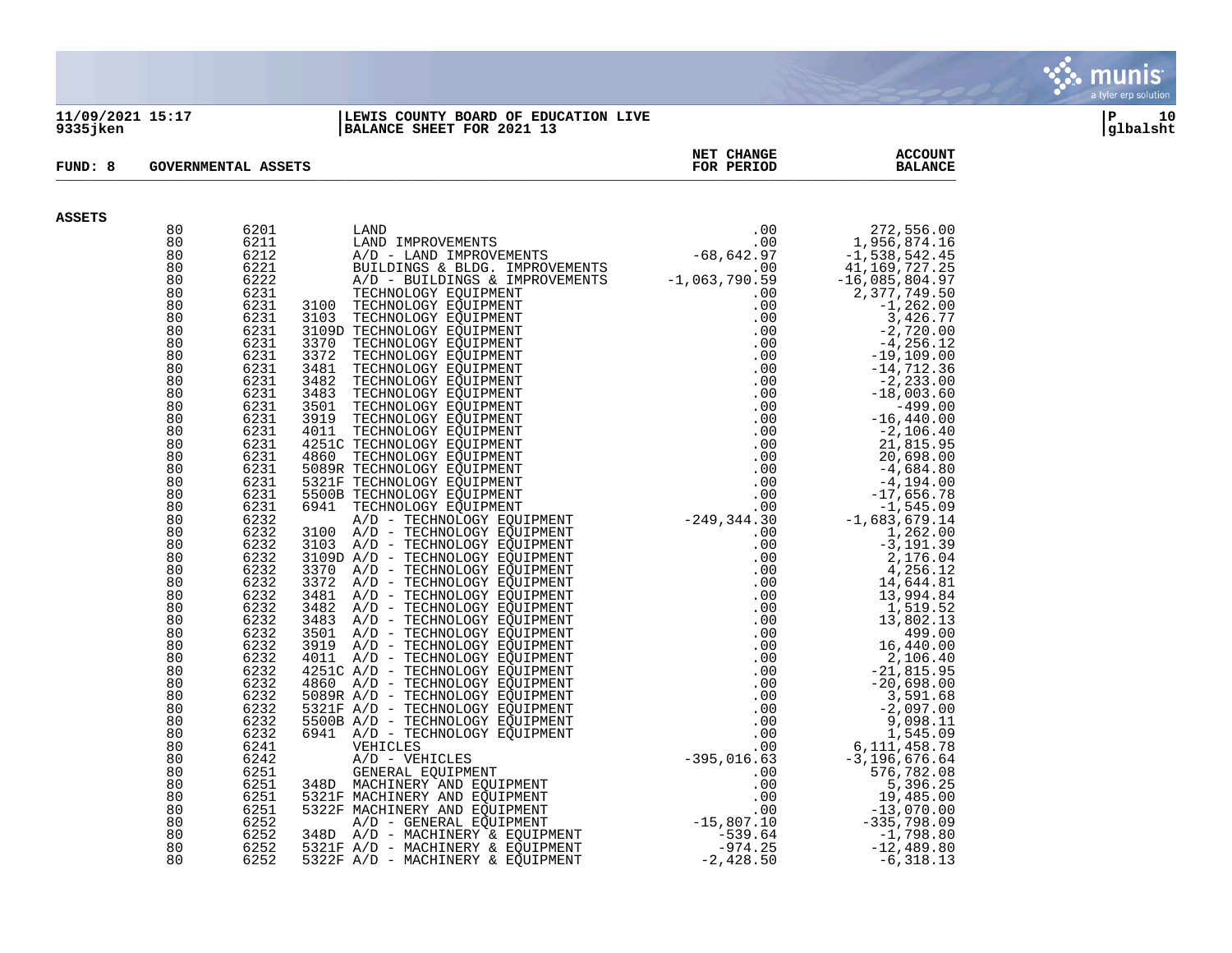

### **11/09/2021 15:17 |LEWIS COUNTY BOARD OF EDUCATION LIVE |P 11 9335jken |BALANCE SHEET FOR 2021 13 |glbalsht**

| FUND: 8<br>GOVERNMENTAL ASSETS |                                                    |                                                                      |                                                                                                                                                                      |                                                                                                                                                                      | <b>NET CHANGE</b><br>FOR PERIOD                                                          | <b>ACCOUNT</b><br><b>BALANCE</b>                                                                                                 |
|--------------------------------|----------------------------------------------------|----------------------------------------------------------------------|----------------------------------------------------------------------------------------------------------------------------------------------------------------------|----------------------------------------------------------------------------------------------------------------------------------------------------------------------|------------------------------------------------------------------------------------------|----------------------------------------------------------------------------------------------------------------------------------|
| <b>ASSETS</b>                  | 80                                                 | 6261                                                                 |                                                                                                                                                                      | CONSTRUCTION WORK IN PROGRESSS                                                                                                                                       | 5,598,625.03                                                                             | 5,884,863.33                                                                                                                     |
|                                |                                                    | TOTAL ASSETS                                                         |                                                                                                                                                                      |                                                                                                                                                                      | 3,802,081.05                                                                             | 35, 474, 366. 30                                                                                                                 |
| FUND BALANCE                   | 80<br>80<br>80<br>80<br>80<br>80<br>80<br>80<br>80 | 6302<br>7602<br>8710<br>8710<br>8710<br>8710<br>8710<br>8710<br>8710 | REVENUES CONTROL<br>INVESTMENT<br>3101<br>INVESTMENT<br>3103<br>INVESTMENT<br>348D<br>INVESTMENT<br>4251C<br>INVESTMENT<br>4860<br>INVESTMENT<br>5321F<br>INVESTMENT | EXPENDITURES CONTROL<br>GOVT ASSETS<br>TN<br>GOVT ASSETS<br>IN<br>GOVT ASSETS<br>TN<br>IN<br>GOVT ASSETS<br>GOVT ASSETS<br>TN<br>GOVT ASSETS<br>IN<br>IN GOVT ASSETS | $-95,772.96$<br>$-5,220.41$<br>$-3,701,087.68$<br>.00<br>.00<br>.00<br>.00<br>.00<br>.00 | .00<br>.00<br>$-35, 164, 146.27$<br>$-14,562.80$<br>$-20,864.27$<br>$-5,396.25$<br>$-35, 348.45$<br>$-23,902.85$<br>$-61,850.00$ |
|                                |                                                    |                                                                      | TOTAL FUND BALANCE                                                                                                                                                   |                                                                                                                                                                      | $-3,802,081.05$                                                                          | $-35, 326, 070.89$                                                                                                               |
|                                |                                                    | TOTAL LIABILITIES                                                    | + FUND BALANCE                                                                                                                                                       |                                                                                                                                                                      | $-3,802,081.05$                                                                          | $-35, 326, 070.89$                                                                                                               |